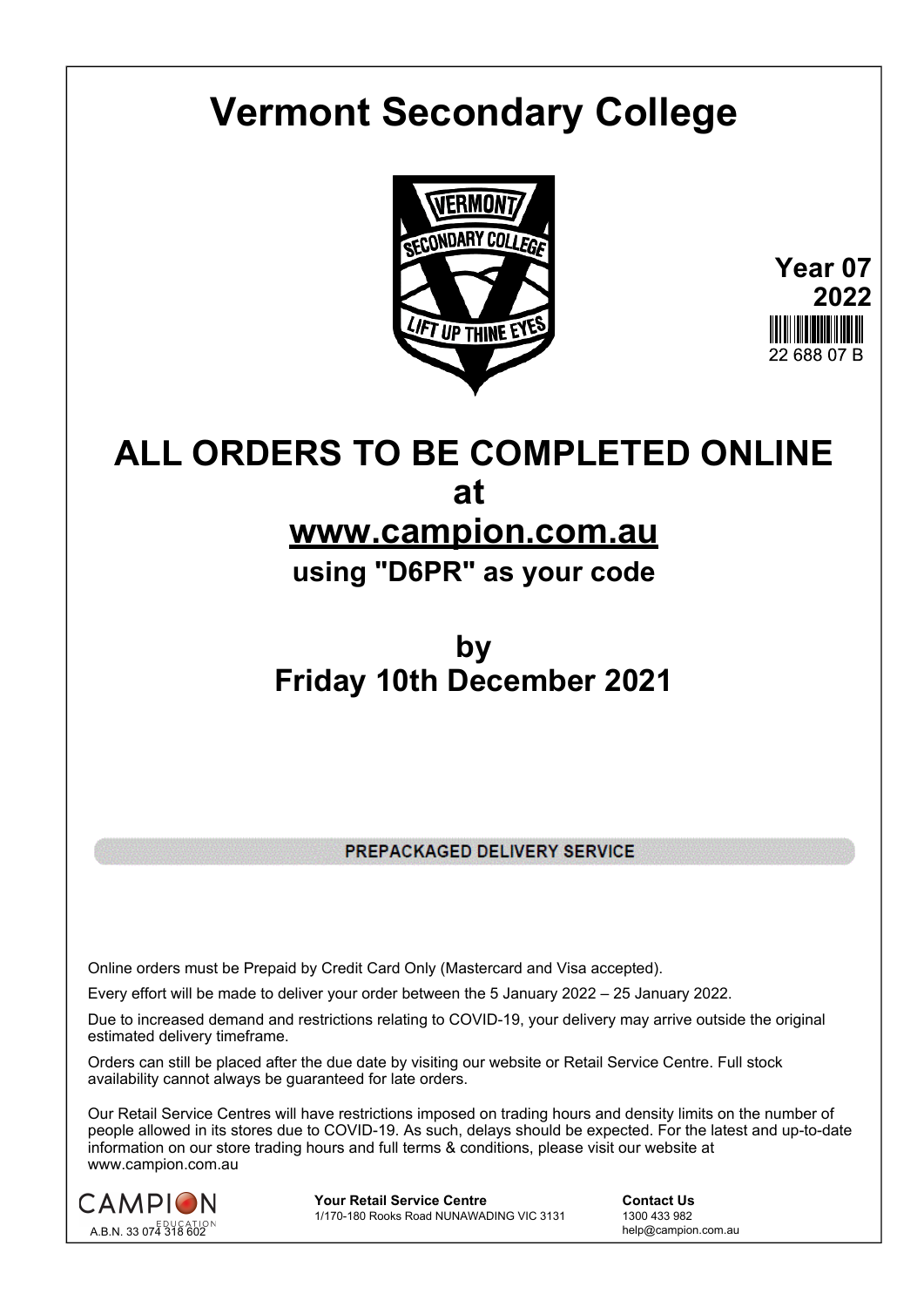| TICK THE BOX FOR THE ITEMS REQUIRED -                                                                      |         |          |                  | TICK THE BOX FOR THE ITEMS REQUIRED -                                        |       |  |          |
|------------------------------------------------------------------------------------------------------------|---------|----------|------------------|------------------------------------------------------------------------------|-------|--|----------|
| <b>Description</b>                                                                                         | Price   |          | Location         | <b>Description</b>                                                           | Price |  | Location |
|                                                                                                            | Year 07 |          |                  |                                                                              |       |  | P55151   |
| <b>DIARY</b>                                                                                               |         |          |                  | 1 x Display Book A4 20 Pocket Black Refillable \$2.00 29                     |       |  | P55442   |
| 1 x Vermont Secondary College School Diary 2022  \$11.20                                                   |         |          | P52532           | <b>HISTORY</b>                                                               |       |  |          |
| (The College strongly recommends that students purchase this diary for individual use<br>during the year). |         |          | No Text Required |                                                                              |       |  |          |
|                                                                                                            |         |          |                  |                                                                              |       |  | P55153   |
| <b>COMMERCE</b>                                                                                            |         |          |                  | <b>MATERIALS TECHNOLOGY</b>                                                  |       |  |          |
| No Text Required                                                                                           |         |          |                  | No Text Required                                                             |       |  |          |
|                                                                                                            |         | $2 \Box$ | P55152           | 1 x Visual Art Diary A4 110gsm 60 Sheet/120 Page \$5.65 31                   |       |  | P58197   |
| 1 x Display Book A4 20 Pocket Black Refillable \$2.00                                                      |         | $3\Box$  | P55442           | <b>MATHEMATICS</b>                                                           |       |  |          |
| <b>DIGITAL TECHNOLOGIES</b>                                                                                |         |          |                  | $1 \vee$ Combridge $110$ Essential Mathe 7 (Drint $0$ Digital) $0.7905 - 22$ |       |  | DOE 400  |

#### No Text Required

### **ENGLISH**

**An allowance of approximately \$20.00 credit, is required for the purchase of 1 e-book for Semester 2. Students will be advised, by their class teacher, which digital text and edition they should purchase.**

| 1 x Oxford VIC MyEnglish 7 (Print&Digital) 2E                | \$26.95            |             | $4\Box$    | P05568 | 2 x Pen Ballpoint Cap Type Black Medium  \$0.70 37                                                                                                                                                                                                                                                                                                                                                                                                    |  | P56094           |
|--------------------------------------------------------------|--------------------|-------------|------------|--------|-------------------------------------------------------------------------------------------------------------------------------------------------------------------------------------------------------------------------------------------------------------------------------------------------------------------------------------------------------------------------------------------------------------------------------------------------------|--|------------------|
|                                                              |                    |             |            |        | 2 x Pen Ballpoint Cap Type Blue Medium \$0.70 38                                                                                                                                                                                                                                                                                                                                                                                                      |  | P56095           |
|                                                              |                    |             | $5\Box$    | P02212 |                                                                                                                                                                                                                                                                                                                                                                                                                                                       |  | P56096           |
|                                                              |                    |             | $6$ $\Box$ | P55135 |                                                                                                                                                                                                                                                                                                                                                                                                                                                       |  | P56182           |
|                                                              |                    |             | 7 □        | P55153 |                                                                                                                                                                                                                                                                                                                                                                                                                                                       |  | P56328           |
| 1 x Display Book A4 20 Pocket Navy Blue Refillable  \$2.00   |                    |             | $8\Box$    | P55443 | 1 x Eraser Plastic Pencil Large With Sleeve  \$0.40 42                                                                                                                                                                                                                                                                                                                                                                                                |  | P58510           |
|                                                              |                    |             | $9$ $\Box$ | P55652 | <b>MUSIC</b>                                                                                                                                                                                                                                                                                                                                                                                                                                          |  |                  |
|                                                              |                    | $10$ $\Box$ |            | P55710 |                                                                                                                                                                                                                                                                                                                                                                                                                                                       |  |                  |
| 2 x Pen Ballpoint Cap Type Black Medium  \$0.70 11           |                    |             |            | P56094 | 1 x How To Blitz Grade 1 Theory (2E) [Samantha<br>$$19.99$ 43 $\Box$                                                                                                                                                                                                                                                                                                                                                                                  |  | P01248           |
|                                                              |                    |             |            | P56095 |                                                                                                                                                                                                                                                                                                                                                                                                                                                       |  |                  |
|                                                              |                    |             |            | P56096 | (Retain for following year)                                                                                                                                                                                                                                                                                                                                                                                                                           |  |                  |
|                                                              |                    |             |            | P56328 | 1 x Earphones Stereo Ultra Lightweight With Adapter  \$13.95 44                                                                                                                                                                                                                                                                                                                                                                                       |  | P50345           |
| <b>FRENCH</b>                                                |                    |             |            |        | 1 x Music Book A4 96 Page Ruled & Staved Spirax<br>$$2.35$ 45 $\Box$                                                                                                                                                                                                                                                                                                                                                                                  |  | P50444           |
|                                                              |                    |             |            |        |                                                                                                                                                                                                                                                                                                                                                                                                                                                       |  |                  |
| 1 x Oxford School French Dictionary 2017 Edition             | $$17.95$ 15 $\Box$ |             |            | P02414 |                                                                                                                                                                                                                                                                                                                                                                                                                                                       |  | P56176           |
| (Retain for Years 8 & 9)                                     |                    |             |            |        | <b>SCIENCE</b>                                                                                                                                                                                                                                                                                                                                                                                                                                        |  |                  |
|                                                              |                    |             |            | P55152 | No Text Required                                                                                                                                                                                                                                                                                                                                                                                                                                      |  |                  |
| <b>GEOGRAPHY</b>                                             |                    |             |            |        |                                                                                                                                                                                                                                                                                                                                                                                                                                                       |  | P55153           |
|                                                              |                    |             |            |        | 4 x Display Book A4 20 Pocket Black Refillable \$8.00 48                                                                                                                                                                                                                                                                                                                                                                                              |  | P55442           |
| No Text Required                                             |                    |             |            |        | <b>STUDIO ART</b>                                                                                                                                                                                                                                                                                                                                                                                                                                     |  |                  |
|                                                              |                    |             |            | P55151 |                                                                                                                                                                                                                                                                                                                                                                                                                                                       |  |                  |
| 1 x Display Book A4 20 Pocket Black Refillable \$2.00 18     |                    |             |            | P55442 | No Text Required                                                                                                                                                                                                                                                                                                                                                                                                                                      |  |                  |
|                                                              |                    |             |            | P55652 |                                                                                                                                                                                                                                                                                                                                                                                                                                                       |  |                  |
| 1 x Pen Ballpoint Cap Type Black Medium  \$0.35 20           |                    |             |            | P56094 | 1 x Visual Art Diary A4 110gsm 60 Sheet/120 Page \$5.65 49                                                                                                                                                                                                                                                                                                                                                                                            |  | P58197           |
|                                                              |                    |             |            | P56172 | <b>GENERAL STATIONERY</b>                                                                                                                                                                                                                                                                                                                                                                                                                             |  |                  |
| 1 x Pencils Coloured Colourush Pack of 24's \$9.55 22        |                    |             |            | P56257 | 1 x Padlock Combination Master 1525 With Key<br>$$20.95$ 50 $\Box$                                                                                                                                                                                                                                                                                                                                                                                    |  | P50151           |
|                                                              |                    | 23 □        |            | P58507 |                                                                                                                                                                                                                                                                                                                                                                                                                                                       |  |                  |
| 1 x Eraser Plastic Pencil Large With Sleeve  \$0.40 24       |                    |             |            | P58510 | (Retain for following year)                                                                                                                                                                                                                                                                                                                                                                                                                           |  |                  |
|                                                              |                    |             |            | P56168 |                                                                                                                                                                                                                                                                                                                                                                                                                                                       |  |                  |
| <b>GERMAN</b>                                                |                    |             |            |        | 1 x Earphones Stereo Ultra Lightweight With Adapter  \$13.95 51                                                                                                                                                                                                                                                                                                                                                                                       |  | P50345           |
| 1 x Langenscheidt German Pocket Dictionary (Deut- \$48.95 26 |                    |             |            | P11913 | (Retain for following year)                                                                                                                                                                                                                                                                                                                                                                                                                           |  |                  |
| (Retain for Years 8 & 9)                                     |                    |             |            |        | 1 x Pen Ballpoint Artline Flow Retractable 4-Colour<br>$$3.35 \quad 52 \quad \Box$                                                                                                                                                                                                                                                                                                                                                                    |  | P51241           |
|                                                              |                    |             |            | P55152 | 1 x USB Pocket Flash Drive 32GB - NO RETURNS \$13.95 53                                                                                                                                                                                                                                                                                                                                                                                               |  | P52086           |
|                                                              |                    |             |            |        |                                                                                                                                                                                                                                                                                                                                                                                                                                                       |  | P55111           |
| <b>HEALTH &amp; PHYSICAL EDUCATION</b>                       |                    |             |            |        | 1 x Display Book A4 20 Pocket Navy Blue Refillable  \$2.00 55<br>$\overline{A}$ $\overline{O}$ $\overline{O}$ $\overline{O}$ $\overline{O}$ $\overline{O}$ $\overline{O}$ $\overline{O}$ $\overline{O}$ $\overline{O}$ $\overline{O}$ $\overline{O}$ $\overline{O}$ $\overline{O}$ $\overline{O}$ $\overline{O}$ $\overline{O}$ $\overline{O}$ $\overline{O}$ $\overline{O}$ $\overline{O}$ $\overline{O}$ $\overline{O}$ $\overline{O}$ $\overline{$ |  | P55443<br>DEE004 |
|                                                              |                    |             |            |        |                                                                                                                                                                                                                                                                                                                                                                                                                                                       |  |                  |

**DIGITAL TECHNOLOGIES HISTORY MATERIALS TECHNOLOGY** No Text Required **MATHEMATICS** (Retain for following year) **MUSIC SCIENCE** No Text Required **STUDIO ART** No Text Required **GENERAL STATIONERY** 1 x Pencil (HB) Tradition................................................. \$0.80 21 P56172 (Retain for following year) [Williams] ........................................................................ \$26.95 <sup>4</sup> P05568 2 x Pen Ballpoint Cap Type Blue Medium...................... \$0.70 38 P56095 1 x Parvana (P/B) [Ellis].................................................. \$16.99 5 P02212 2 x Pen Ballpoint Cap Type Red Medium....................... \$0.70 39 P56096 1 x Binder A4 4D Ring PVC 25mm Black....................... \$6.05 6 P55135 2 x Pencil (2B) Tradition ................................................. \$1.60 40 P56182 2 x Binder Book A4 8mm 128 Page ............................... \$3.90 7 P55153 1 x Pocket Plastic 11 Hole A4 Pkt 10 ............................. \$1.15 41 P56328 1 x Display Book A4 20 Pocket Navy Blue Refillable ..... \$2.00 8 D P55443 PS5443 P 1 x Eraser Plastic Pencil Large With Sleeve ..................... \$0.40 42 D P58510 1 x Dividers PVC A4 5 Tab Multi/Coloured..................... \$2.05 10 P55710 1 x How To Blitz Grade 1 Theory (2E) [Samantha 2 x Pen Ballpoint Cap Type Black Medium .................... \$0.70 11 P56094 Coates] ........................................................................... \$19.99 <sup>43</sup> P01248 2 x Pocket Plastic 11 Hole A4 Pkt 10 ............................. \$2.30 14 P56328 1 x Earphones Stereo Ultra Lightweight With Adapter ... \$13.95 44 P50345 [Oxford]........................................................................... \$17.95 <sup>15</sup> P02414 2 x Pencil (2B) Copperplate............................................ \$1.10 46 P56176 1 x Glue Stick 36 gm ...................................................... \$2.25 19 P55652 1 x Visual Art Diary A4 110gsm 60 Sheet/120 Page...... \$5.65 49 P58197 1 x Pencils Coloured Colourush Pack of 24's................. \$9.55 22 P56257 1 x Padlock Combination Master 1525 With Key Override.......................................................................... \$20.95 <sup>50</sup> P50151 17 **Override ....................**.. 1 x Binder Book A4 8mm 96 Page ................................. \$1.45 27 P55152 1 x Binder A4 2D Ring PVC 25mm Blue ........................ \$4.95 54 P55111 1 x Display Book A4 20 Pocket Black Refillable................ \$2.00 29 P 1 x Binder Book A4 8mm 128 Page ............................... \$1.95 30 P55153 2E [Greenwood et al]...................................................... \$72.95 <sup>32</sup> P05409 2 x Grid Binder Book 5mm Grid 128 Page ..................... \$5.00 33 P55154 1 x Display Book A4 20 Pocket Navy Blue Refillable ..... \$2.00 34 PS5443 1 x Glue Stick 36 gm ...................................................... \$2.25 35 P55652 1 x Maths-Pro Mathematics & Geometry Template........ \$14.50 36 PS5845 2 x Pen Ballpoint Cap Type Black Medium ........................ \$0.70 37 P56094 1 x Music Book A4 96 Page Ruled & Staved Spirax <sup>244</sup> ................................................................................. \$2.35 <sup>45</sup> P50444 1 x Binder Book A4 8mm 128 Page ............................... \$1.95 47 P55153 4 x Display Book A4 20 Pocket Black Refillable............... \$8.00 48 1 x Earphones Stereo Ultra Lightweight With Adapter ... \$13.95 51 PS0345 1 x Pen Ballpoint Artline Flow Retractable 4-Colour \$3.35 52 Standard......................................................................... \$3.35 <sup>52</sup> P51241 1 x USB Pocket Flash Drive 32GB - NO RETURNS...... \$13.95 53 PS2086

1 x Office Pad A4 Bank 100 Leaf Plain .......................... \$2.35 56 P55991 1 x Pencil (HB) Tradition................................................. \$0.80 57 P56172

No Text Required